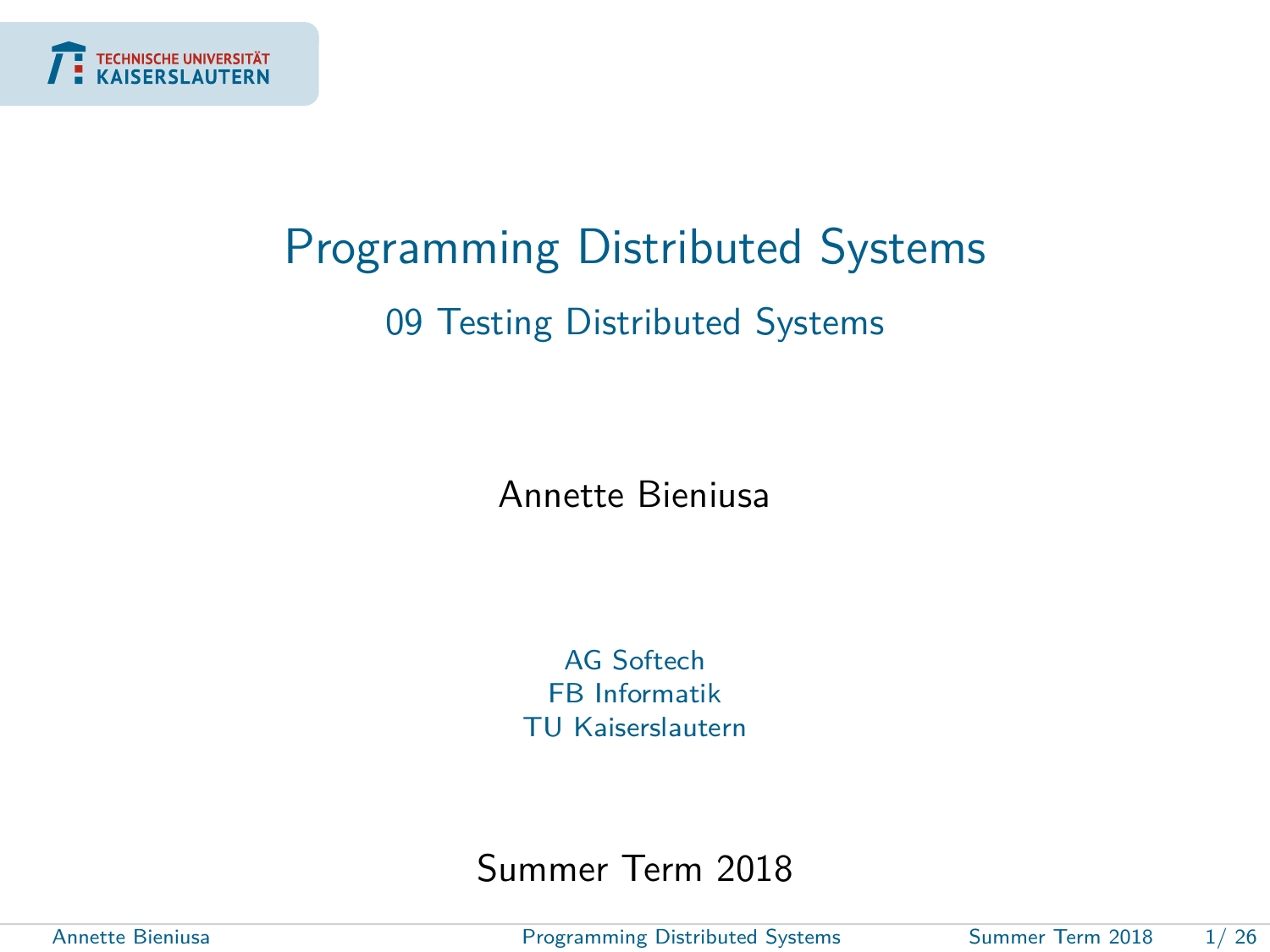<span id="page-1-0"></span>

### [Why is it so difficult to test distributed systems?](#page-1-0)

Annette Bieniusa **[Programming Distributed Systems](#page-0-0)** Summer Term 2018 2/26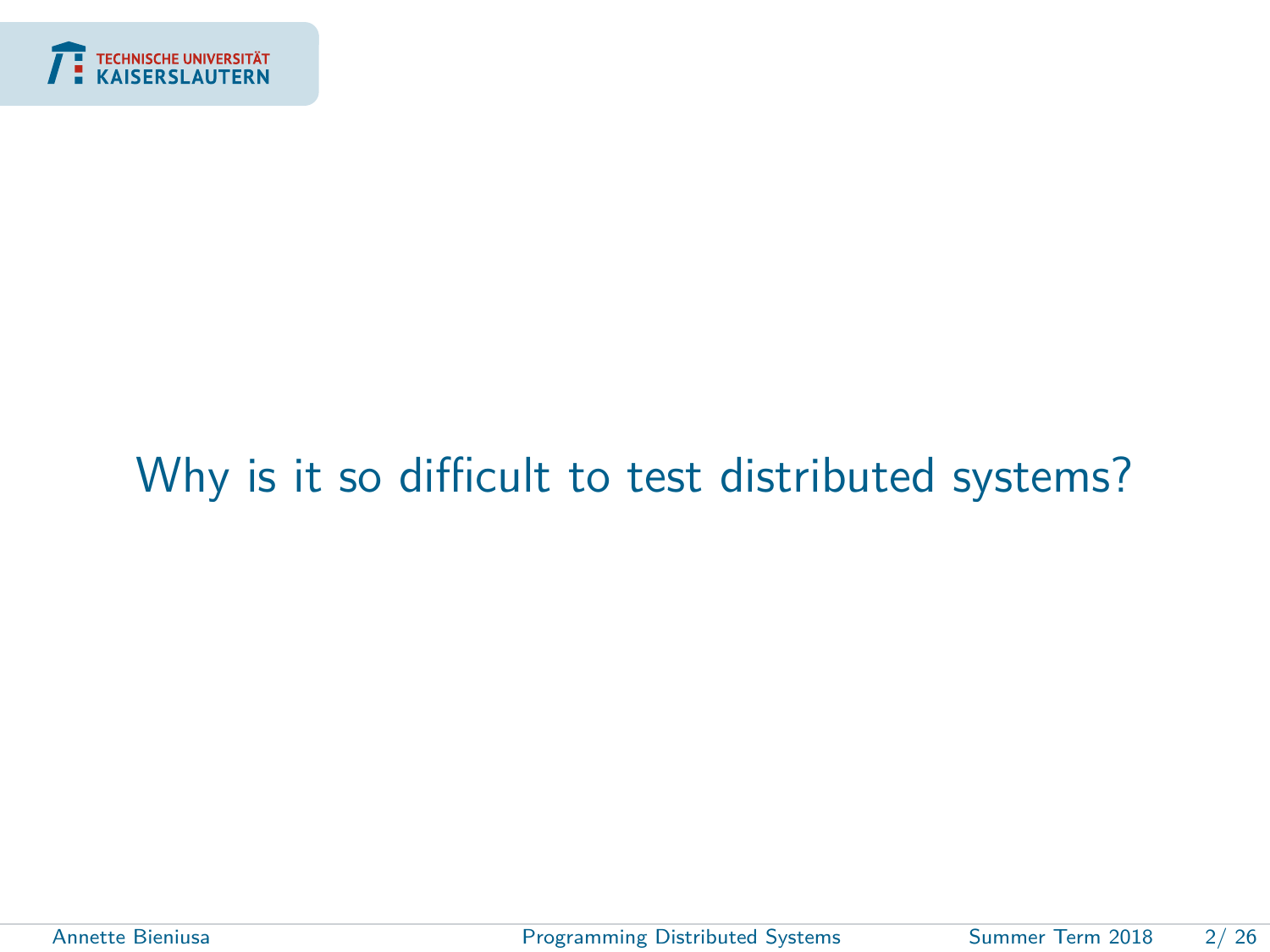

## **Challenges**

- **Multiple sources of non-determinism** 
	- Scheduling
	- **Network latencies**
- Testing fault-tolerance requires to introduce faults
	- Typically not captured by testing frameworks
- Complexity of systems is high
	- No centralized view
	- **Multiple interacting components**
	- Correctness of components is often not compositional
- Formulating correctness condition is non-trivial
	- Consistency criteria
	- Timing and interaction
- Some situations to test occur after a significant amount of time and interaction
	- E.g. Timeouts, back pressure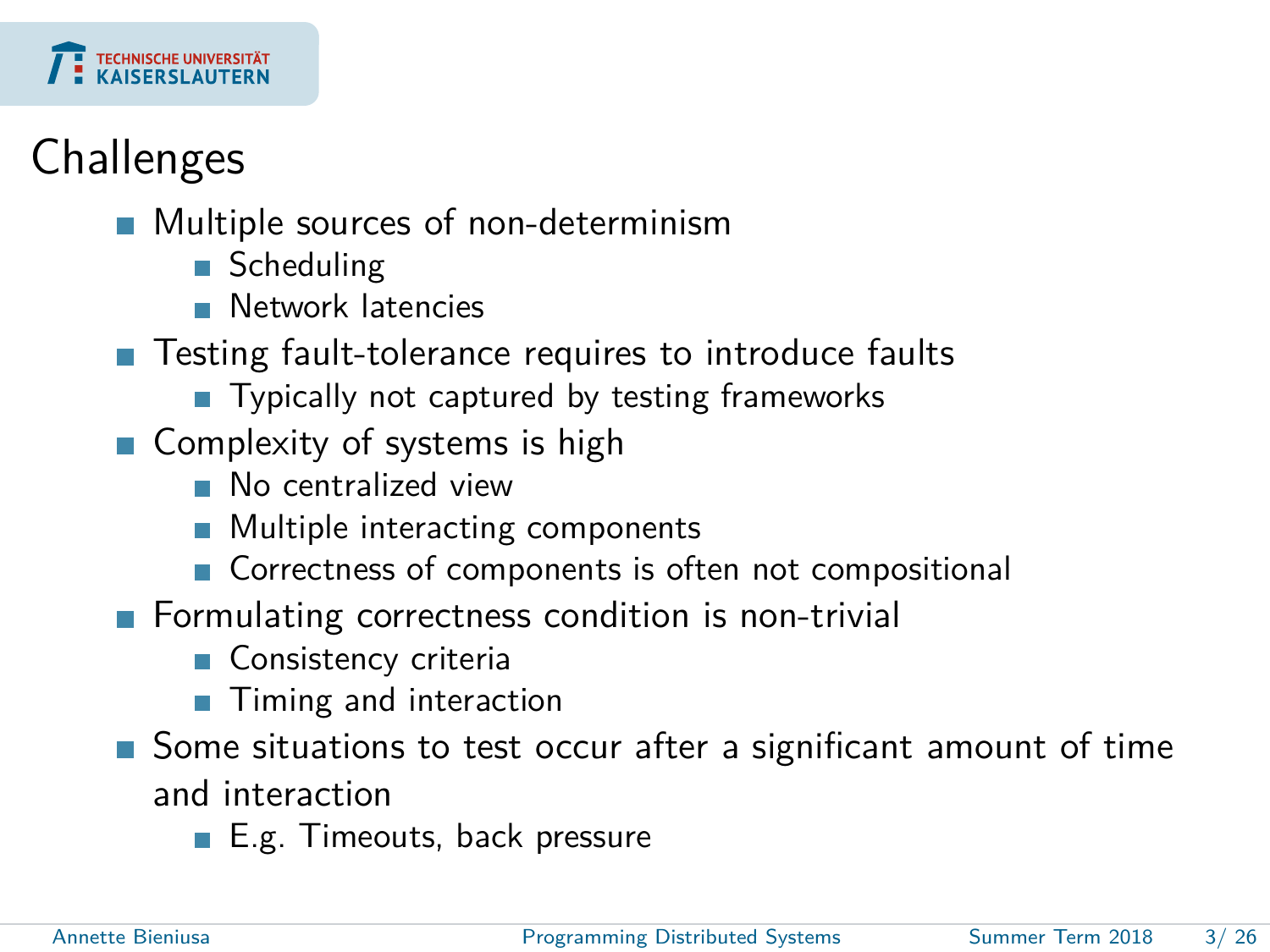

#### Test support for Distributed Systems

We will discuss three approaches in detail:

- 1. Jepsen
- 2. ChaosMonkey
- 3. Molly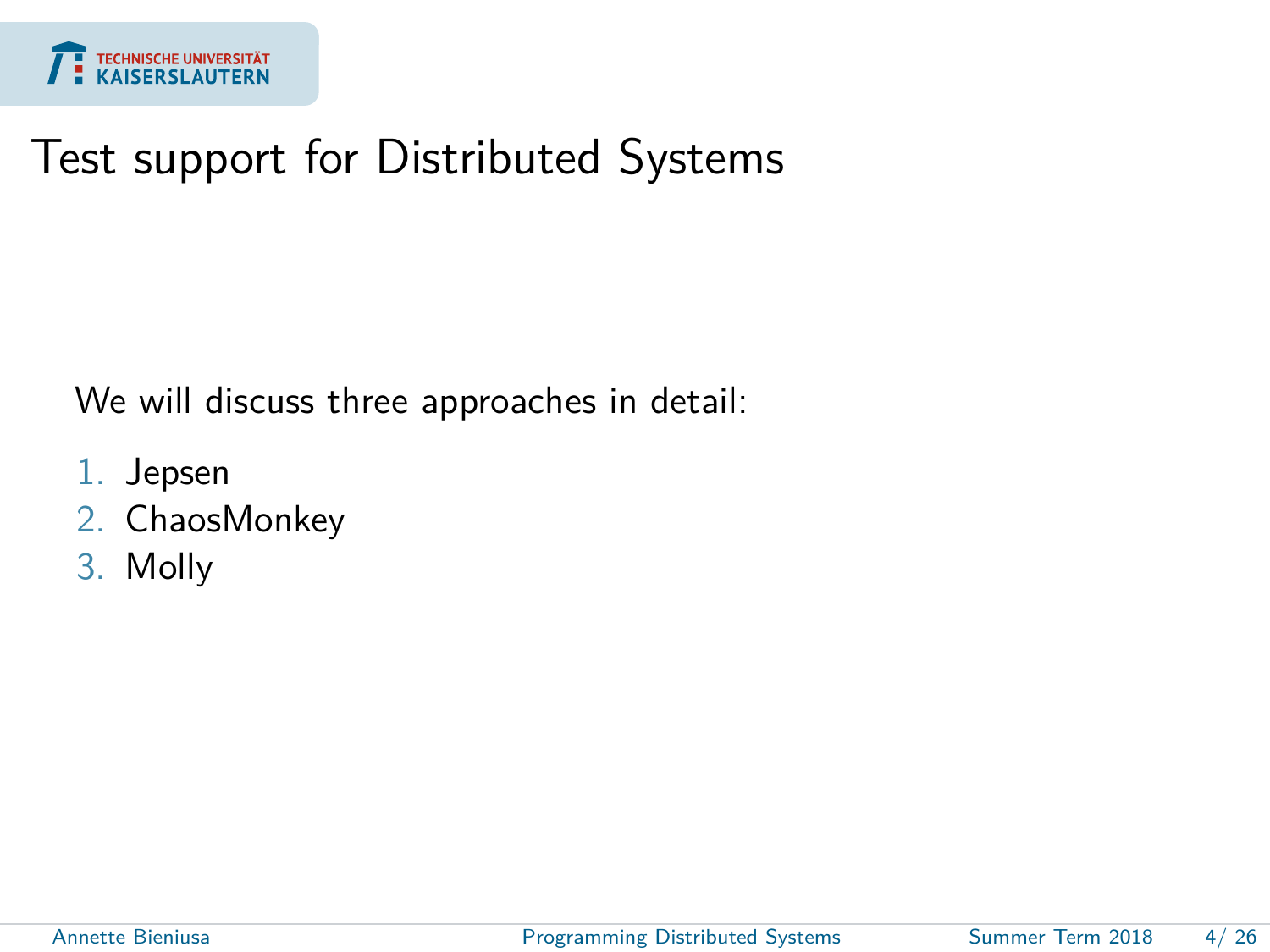

#### Jepsen

- Test tool for safety of distributed databases, queueing systems, consensus systems etc.
- Black-box testing by randomly inserting network partition faults
- Developed by Kyle Kingsbury, available open-source
- Approach
	- 1. Generate random client operations
	- 2. Record history
	- 3. Verify that history is consistent with respect to the model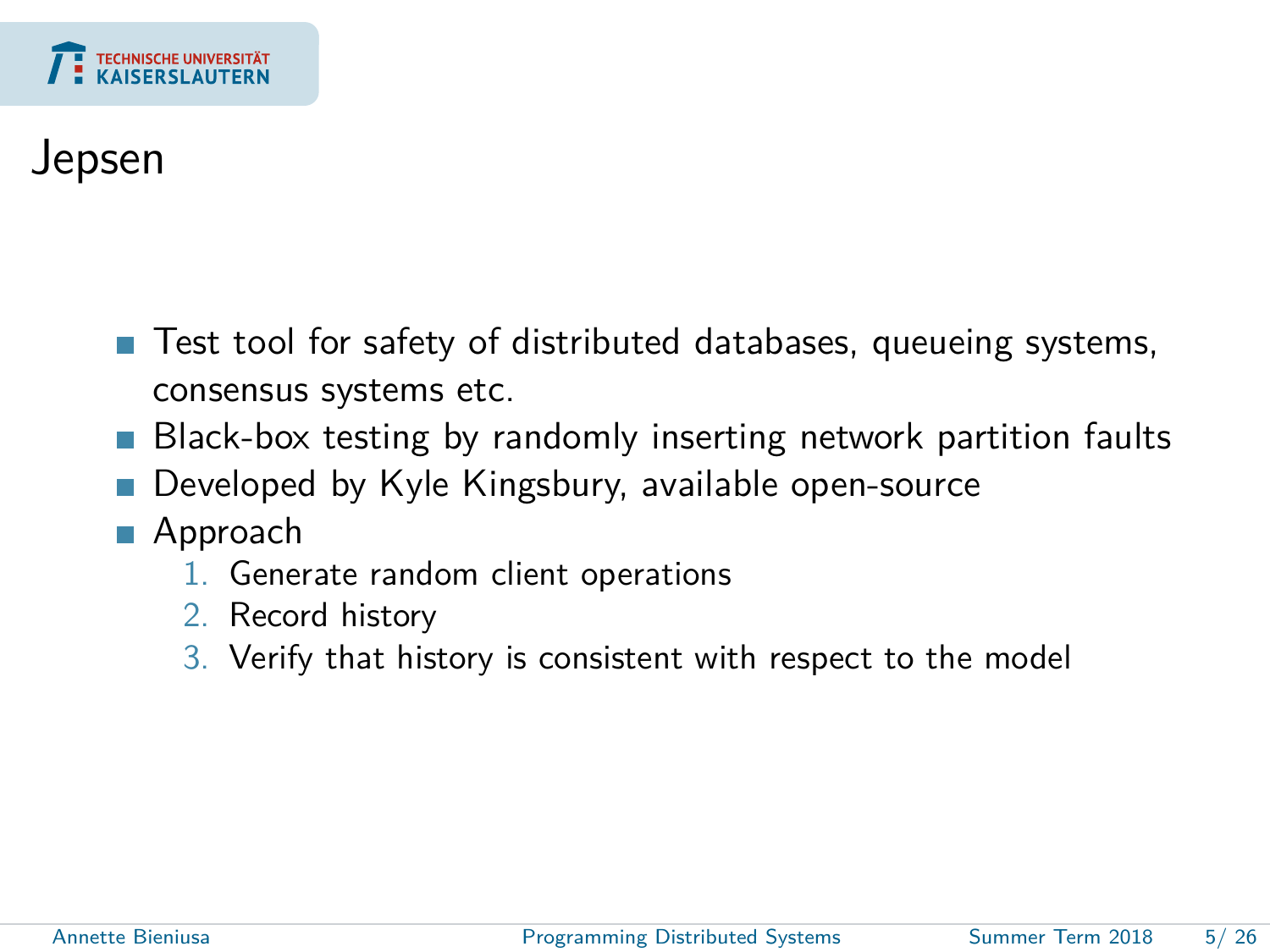

#### Example: Jepsen Analysis for MongoDB

- MongoDB is a document-oriented database
- Primary node accepting writes and async replication to other nodes

#### Test scenario:

- $\blacksquare$  5 nodes,  $n_1$  is primary
- Split into two partitions  $(n_1, n_2)$  and  $n_3, n_4, n_5$   $\Rightarrow$   $n_5$  becomes new primary
- $\blacksquare$  Heal the partition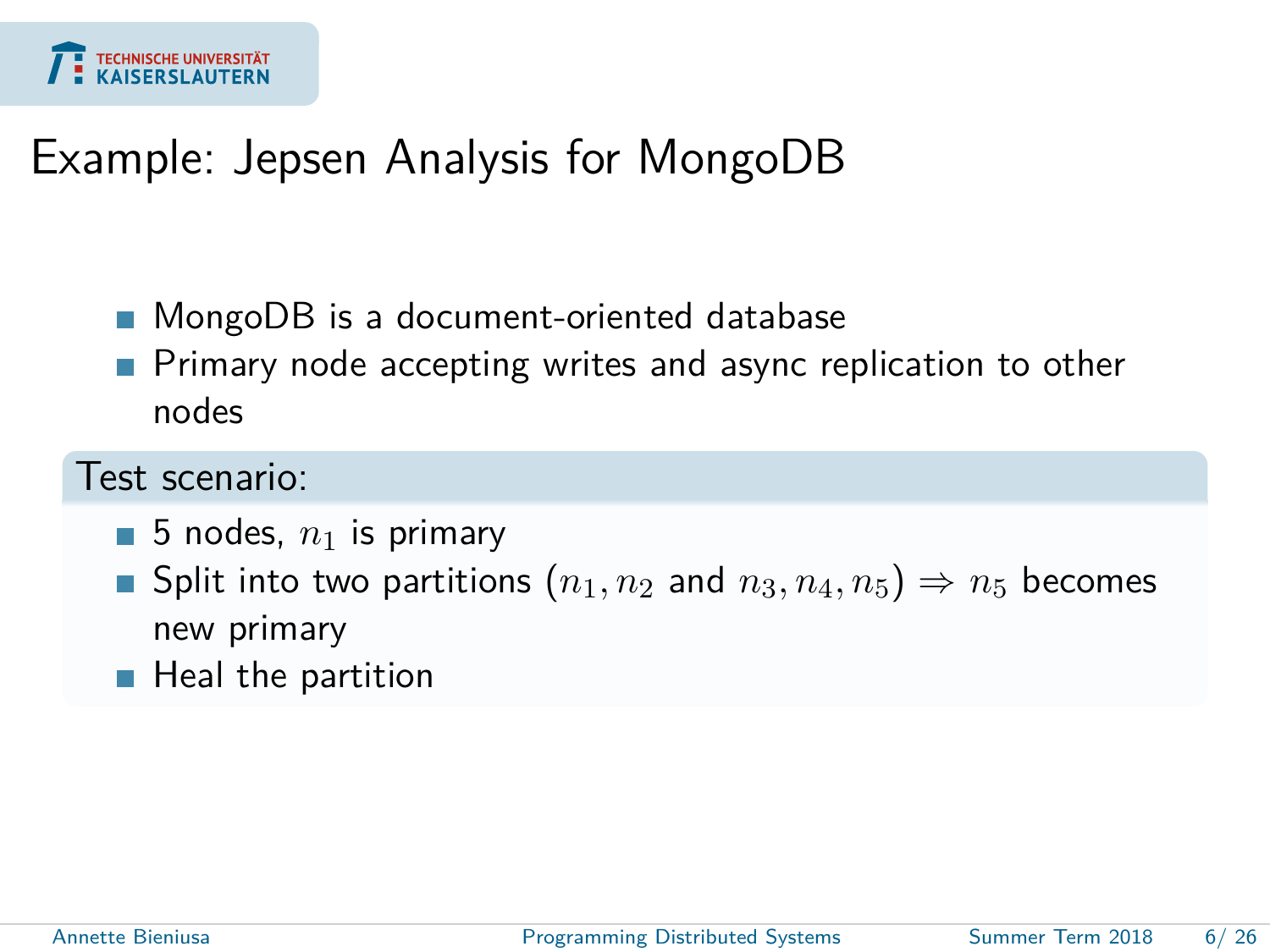

#### How many writes get lost?

In Version 2.4.1. (2013)

Writes completed in 93.608 seconds 6000 total 5700 acknowledged 3319 survivors 2381 acknowledged writes lost!

Even when imposing writes to majority:

6000 total 5700 acknowledged 5701 survivors 2 acknowledged writes lost! 3 unacknowledged writes found!

In Version 3.4.1 all tests are passed (when using the right configuration with majority writes and linearizable reads) !!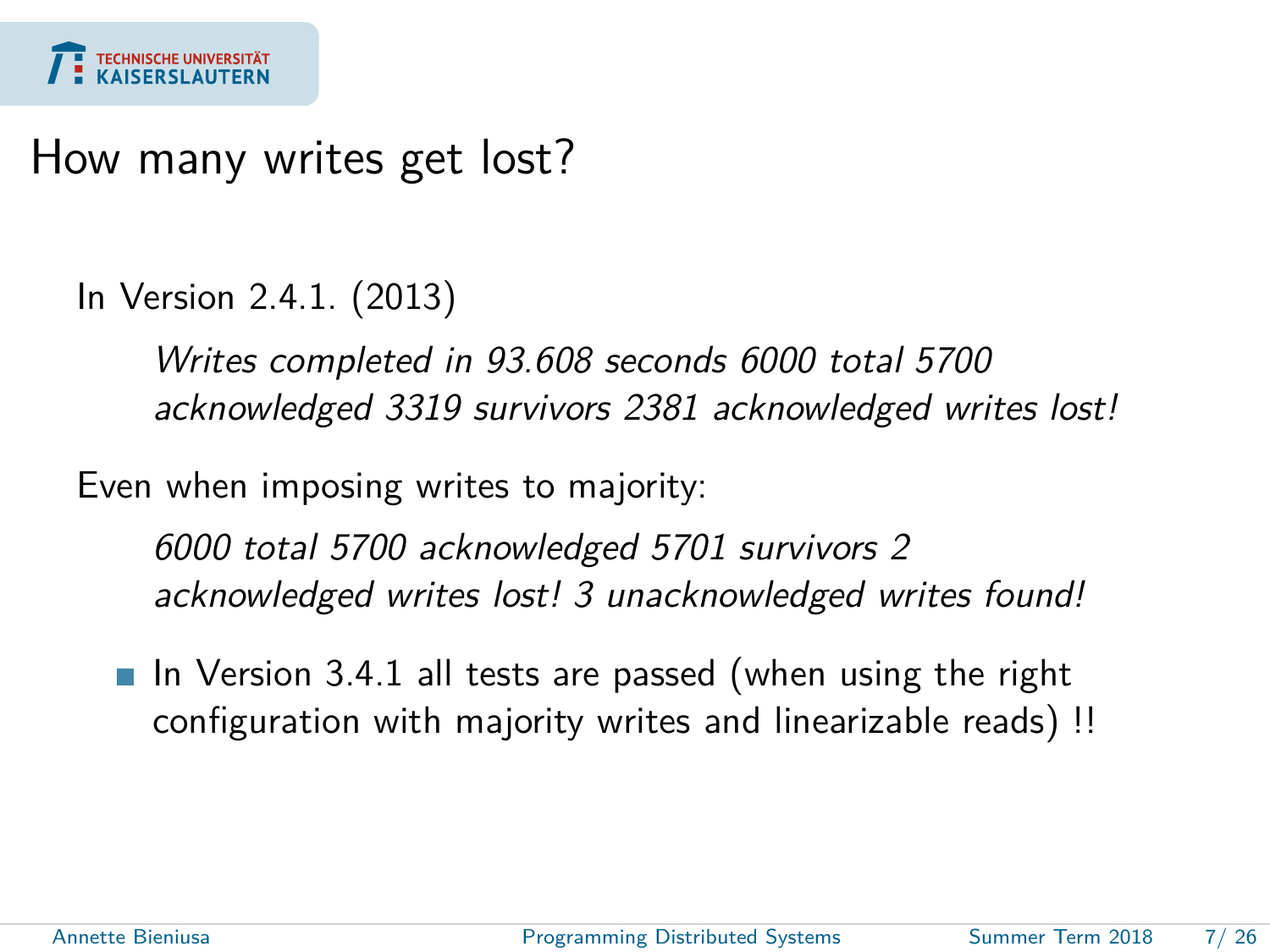

# Why Is Random Testing Effective for Partition Tolerance Bugs? [\[2\]](#page-24-0)

Typical scenarios where bugs manifest:

- k-Splitting: Split network into *k* distinct blocks (typically *k* = 2 or  $k = 3$ )
- $(k, l)$ -Separation: Split subsets of nodes with specific role
- Minority isolation: Constraints on number of nodes in a block (e.g. leader is in the smaller block of a partition)

With high probability, *O*(log *n*) random partitions simultaneously provide full coverage of partitioning schemes that incur typical bugs.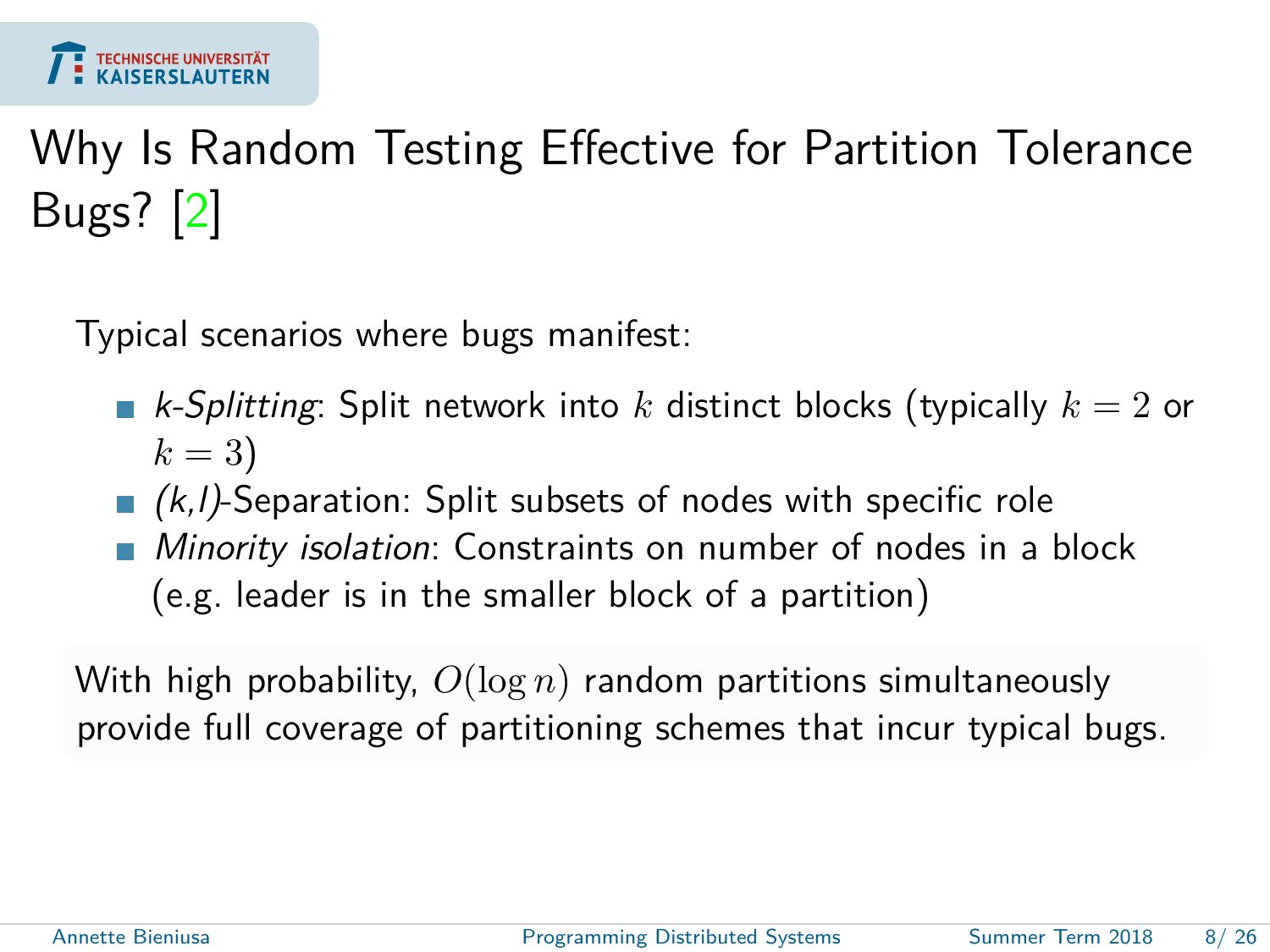

### ChaosMonkey

Unleash a wild monkey with a weapon in your data center (or cloud region) to randomly shoot down instances and chew through cables<sup>1</sup>

- Built by Netflix in 2011 during their cloud migration
- Testing for fault-tolerance and quality of service in turbulent situations
- Random selection of instances in the **production environment** and deliberately put them out of service
	- Forces engineers to built resilient systems
	- **Automation of recovery**

1 <http://principlesofchaos.org>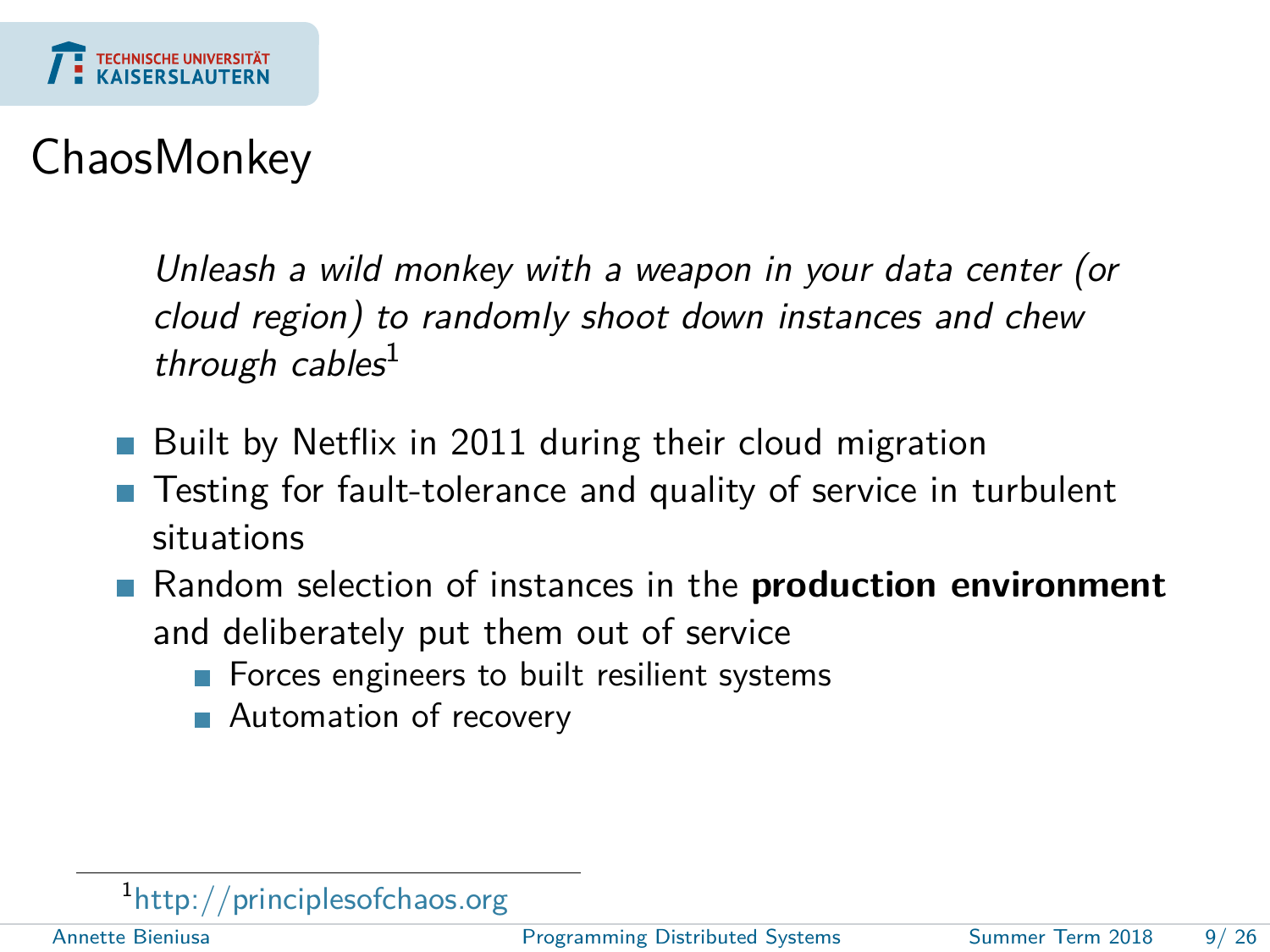# Principles of Chaos Engineering<sup>2</sup>

Discipline of experimenting on a distributed system in order to build confidence in the system's capability to withstand turbulent conditions in production

- **F** Focus on the measurable output of a system, rather than internal attributes of the system
	- Throughput, error rates, latency percentiles, etc.
- **Prioritize disturbing events either by potential impact or estimated** frequency.
	- Hardware failures (e.g. dying servers)
	- Software failures (e.g. malformed messages)
	- Non-failure events (e.g. spikes in traffic)
- **Aim for authenticity by running on production system** 
	- **But reduce negative impact by minimizing blast radius**
- **Automize every step**

<sup>2</sup><http://principlesofchaos.org>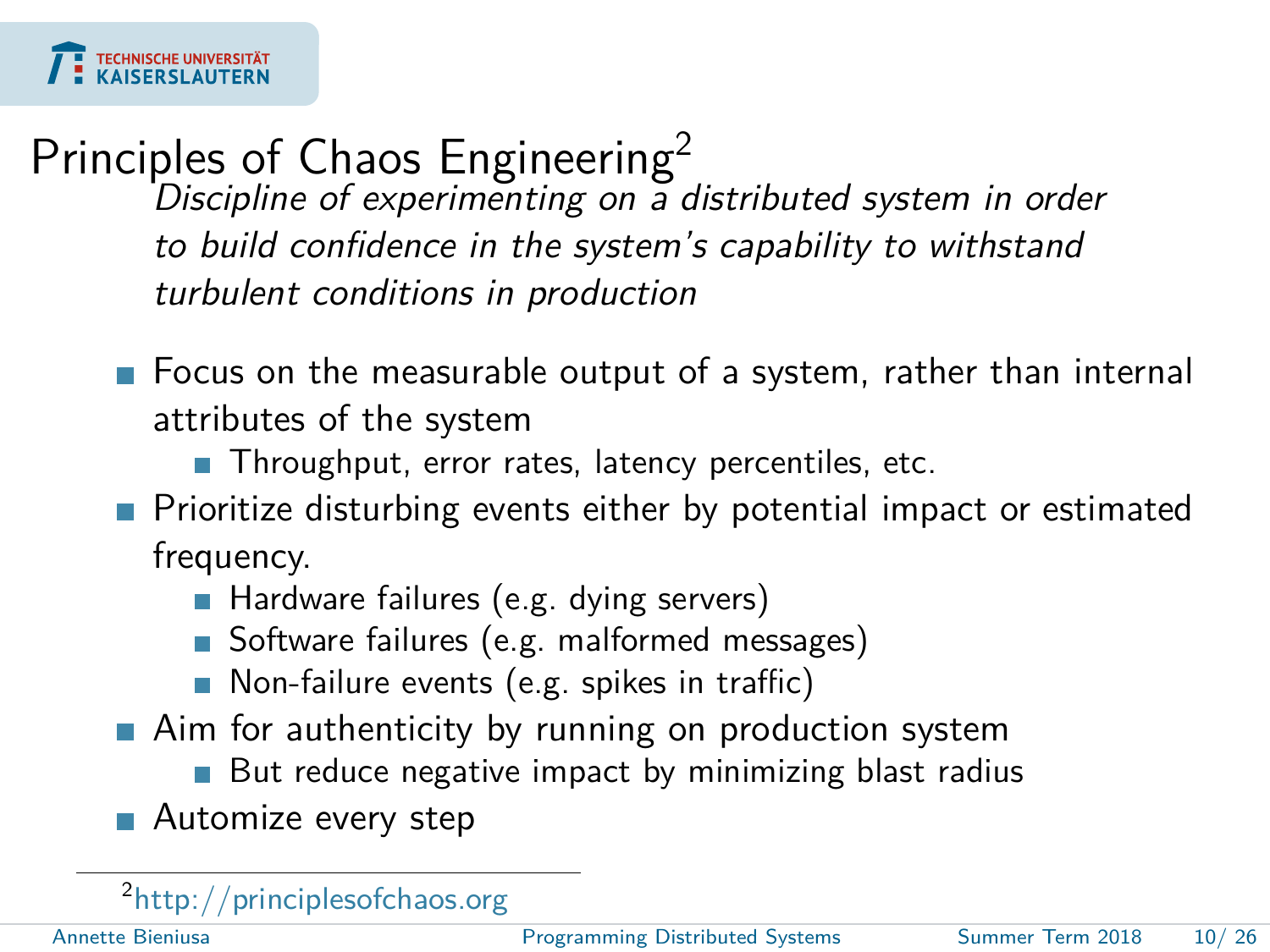

## The Simian Army<sup>3</sup>

**Shutdown instance** Shuts down the instance using the EC2 API. The classic chaos monkey strategy.

**Block all network traffic** The instance is running, but cannot be reached via the network

**Detach all EBS volumes** The instance is running, but EBS disk I/O will fail.

**Burn-CPU** The instance will effectively have a much slower CPU.

**Burn-IO** The instance will effectively have a much slower disk.

**Fill Disk** This monkey writes a huge file to the root device, filling up the (typically relatively small) EC2 root disk.

3 <https://github.com/Netflix/SimianArmy/wiki/The-Chaos-Monkey-Army> Annette Bieniusa [Programming Distributed Systems](#page-0-0) Summer Term 2018 11/ 26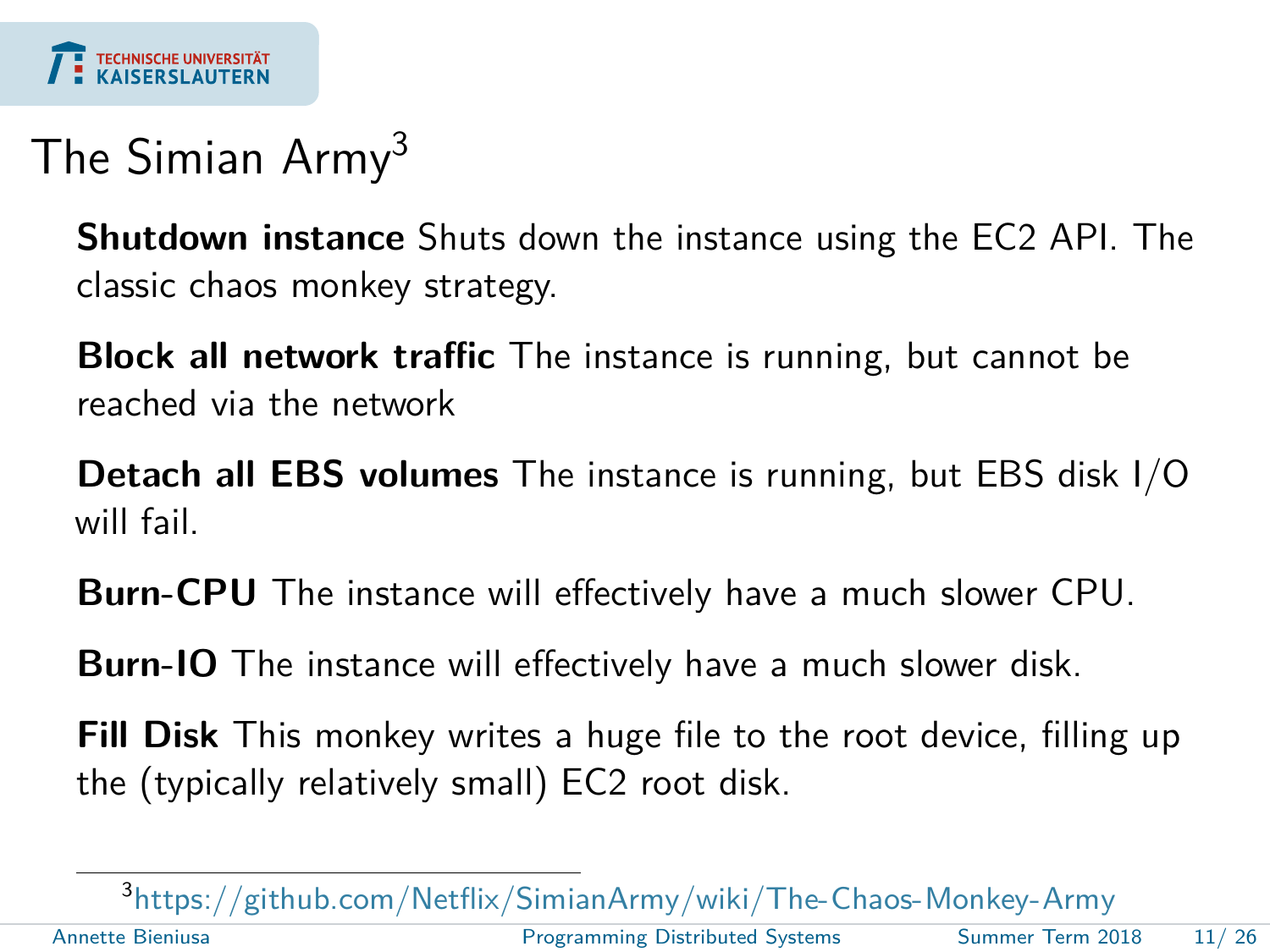

**Kill Processes** This monkey kills any java or python programs it finds every second, simulating a faulty application, corrupted installation or faulty instance.

**Null-Route** This monkey null-routes the 10.0.0.0/8 network, which is used by the EC2 internal network. All EC2  $\lt$  > EC2 network traffic will fail.

**Fail DNS** This monkey uses iptables to block port 53 for TCP & UDP; those are the DNS traffic ports. This simulates a failure of your DNS servers.

**Network Corruption** This monkey corrupts a large fraction of network packets.

**Network Latency** This monkey introduces latency (1 second +- 50%) to all network packets.

**Network Loss** This monkey drops a fraction of all network packets. Annette Bieniusa [Programming Distributed Systems](#page-0-0) Summer Term 2018 12/ 26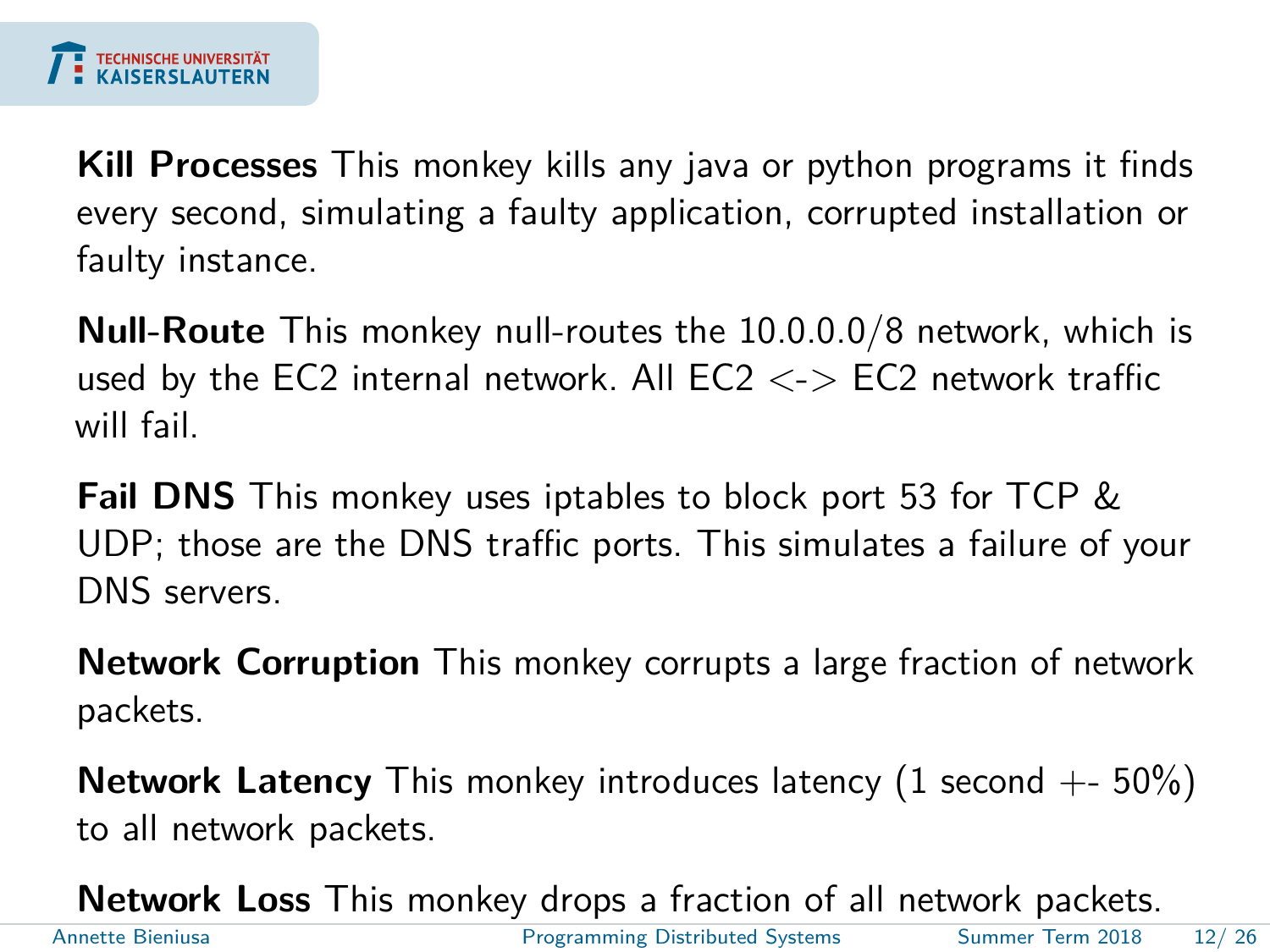

### Molly: Lineage-driven fault injection[\[1\]](#page-24-1)

- Reasons backwards from correct system outcomes & determines if a failure could have prevented this outcome
- Only injects the failures that might affect an outcome
- $\blacksquare$  Yields counter examples  $+$  lineage visualization
- Works on a model of the system defined in Dedalus (subset of Datalog language with explicit representation of time)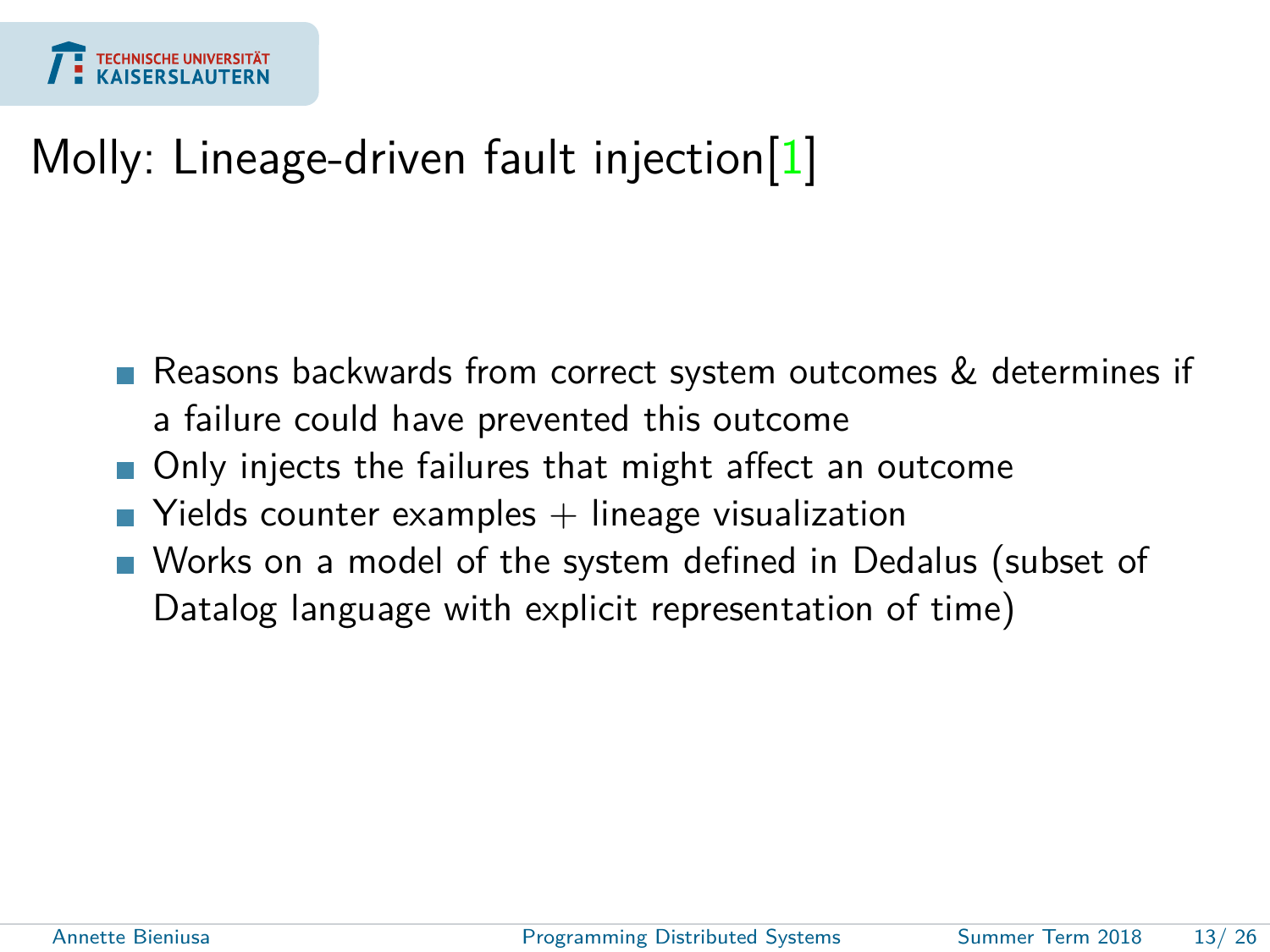

### Molly - main idea

User provides program, precondition, postcondition and bounds (number of time steps to execute, maximum number of node crashes, maximum time until which failures can happen)

- 1. Execute program without faults
- 2. Find all possible explanations for the given result by reasoning backwards ("lineage")
- 3. Find faults that would invalidate all possible explanation (using SAT solver)
- 4. Run program again with injected faults
- 5. If new run satisfies precondition but not postcondition: report failure
- 6. Otherwise: Repeat until all explored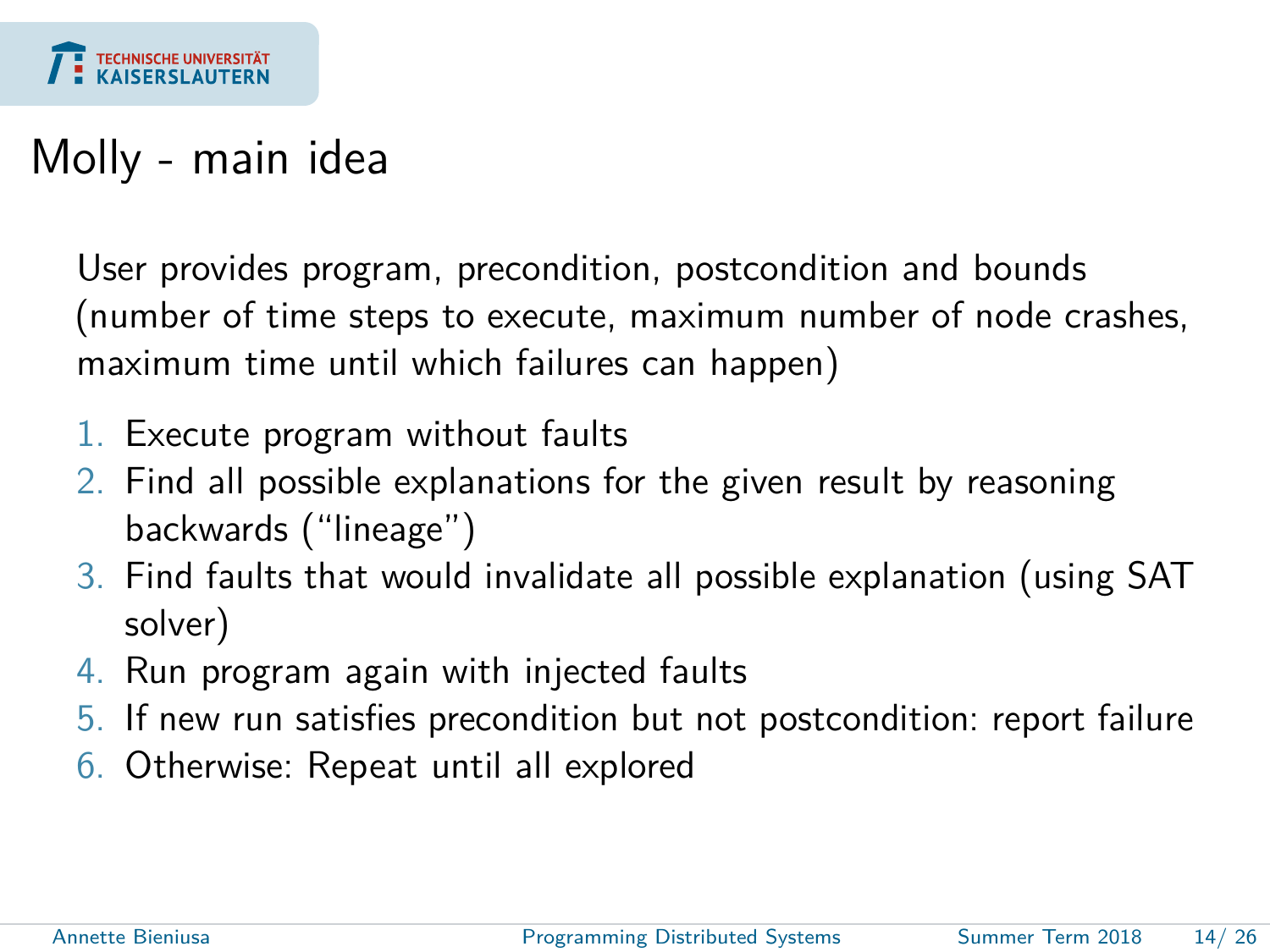<span id="page-14-0"></span>

### [Sounds all very complex, right?](#page-14-0)

÷

Annette Bieniusa **[Programming Distributed Systems](#page-0-0)** Summer Term 2018 15/26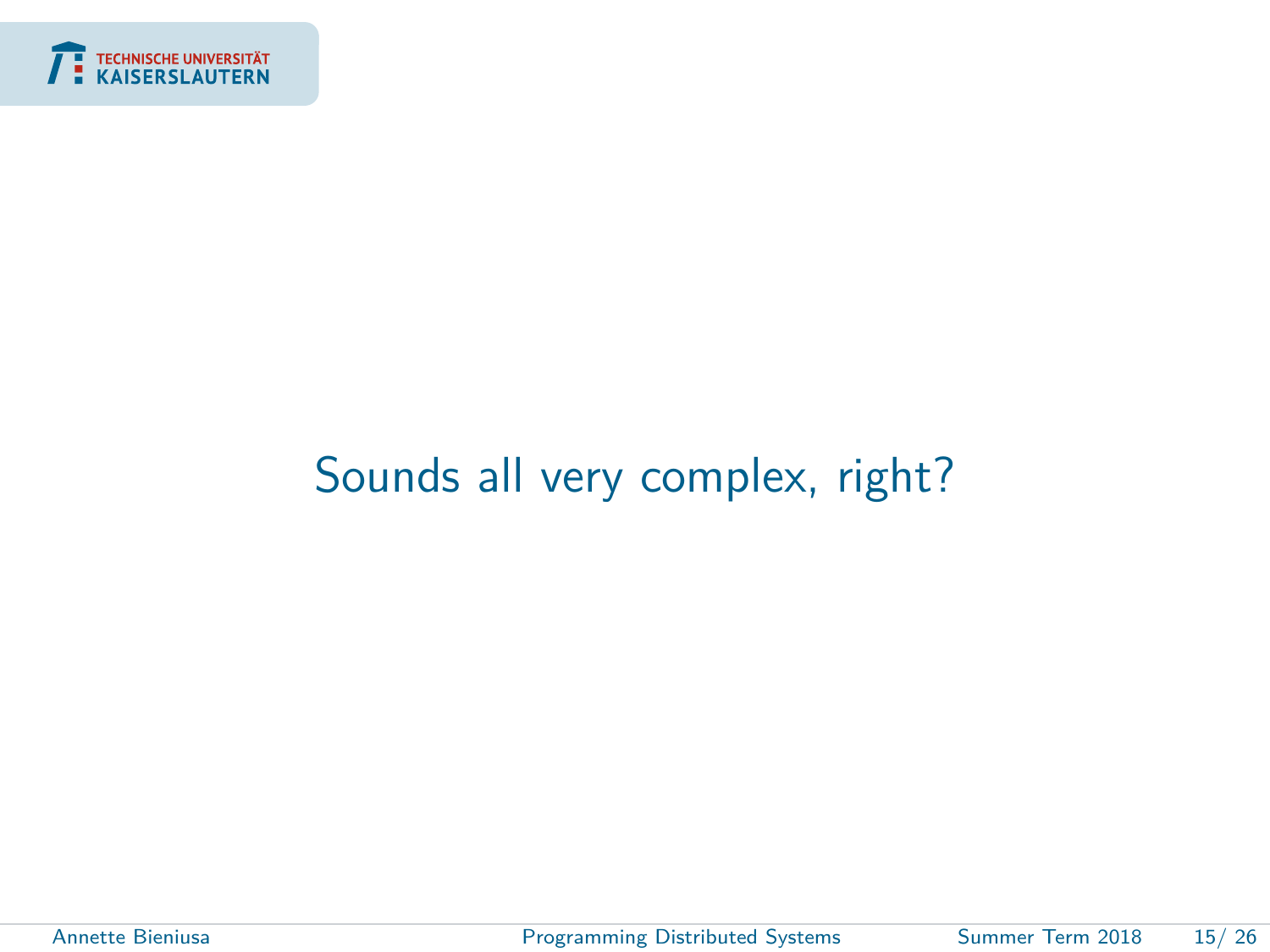

## Simple Testing Can Prevent Most Critical Failures<sup>[\[3\]](#page-25-1)</sup>

Study of 198 randomly sampled user-reported failures from five distributed systems (Cassandra, HBase, HDFS, MapReduce, Redis)

Almost all catastrophic failures (48 in total – 92%) are the result of incorrect handling of non-fatal errors explicitly signaled in software.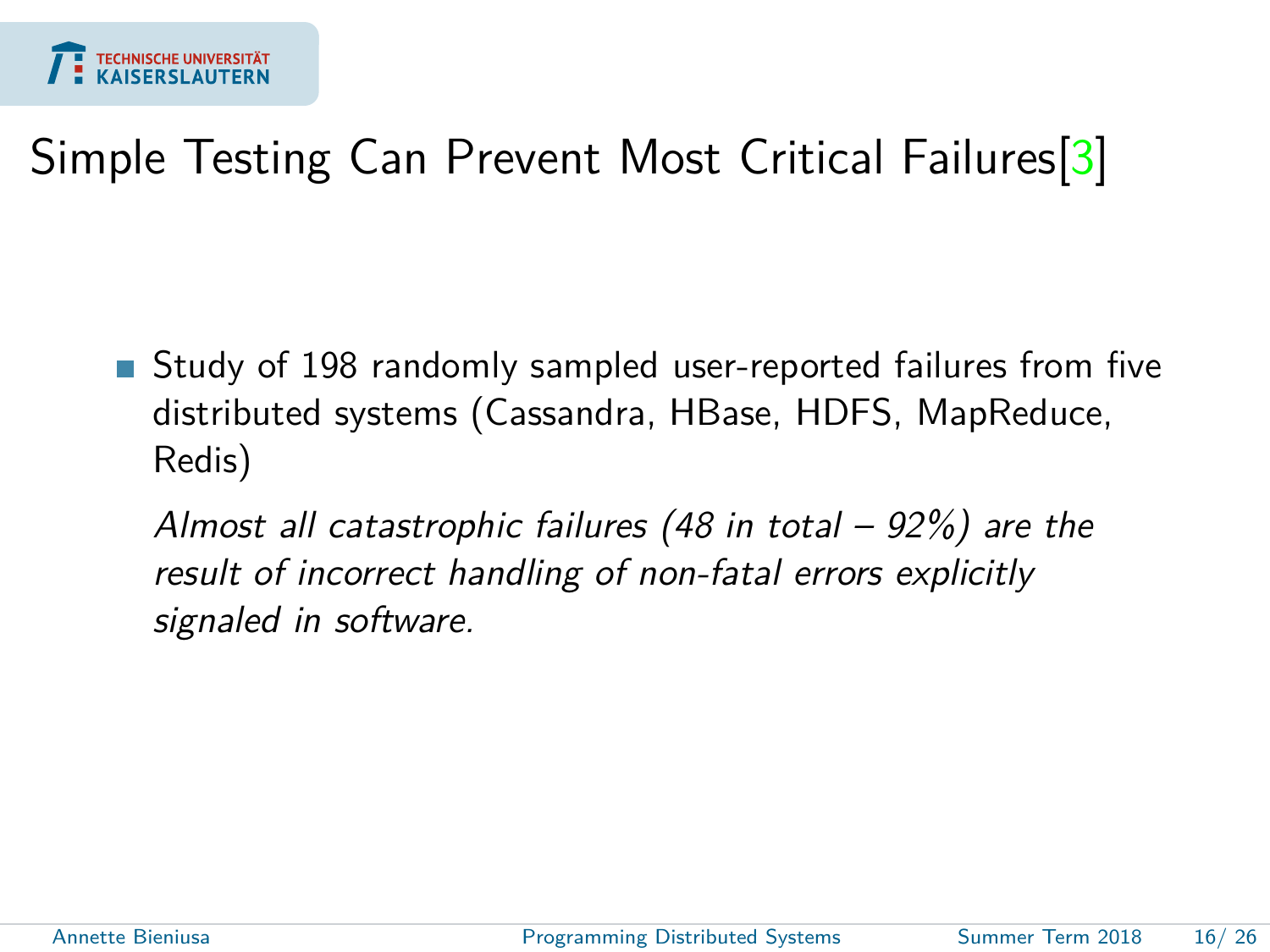| Symptom                           | all | catastrophic |
|-----------------------------------|-----|--------------|
| Unexpected termination            | 74  | 17(23%)      |
| Incorrect result                  | 44  | $1(2\%)$     |
| Data loss or potential data loss* | 40  | 19 (48%)     |
| Hung System                       | 23  | 9(39%)       |
| Severe performance degradation    | 12  | 2(17%)       |
| Resource leak/exhaustion          | 5   | $0(0\%)$     |
| Total                             | 198 | 48 (24%)     |

Table 2: Symptoms of failures observed by end-users or operators. The right-most column shows the number of catastrophic failures with "%" identifying the percentage of catastrophic failures over all failures with a given symptom. \*: examples of potential data loss include under-replicated data blocks.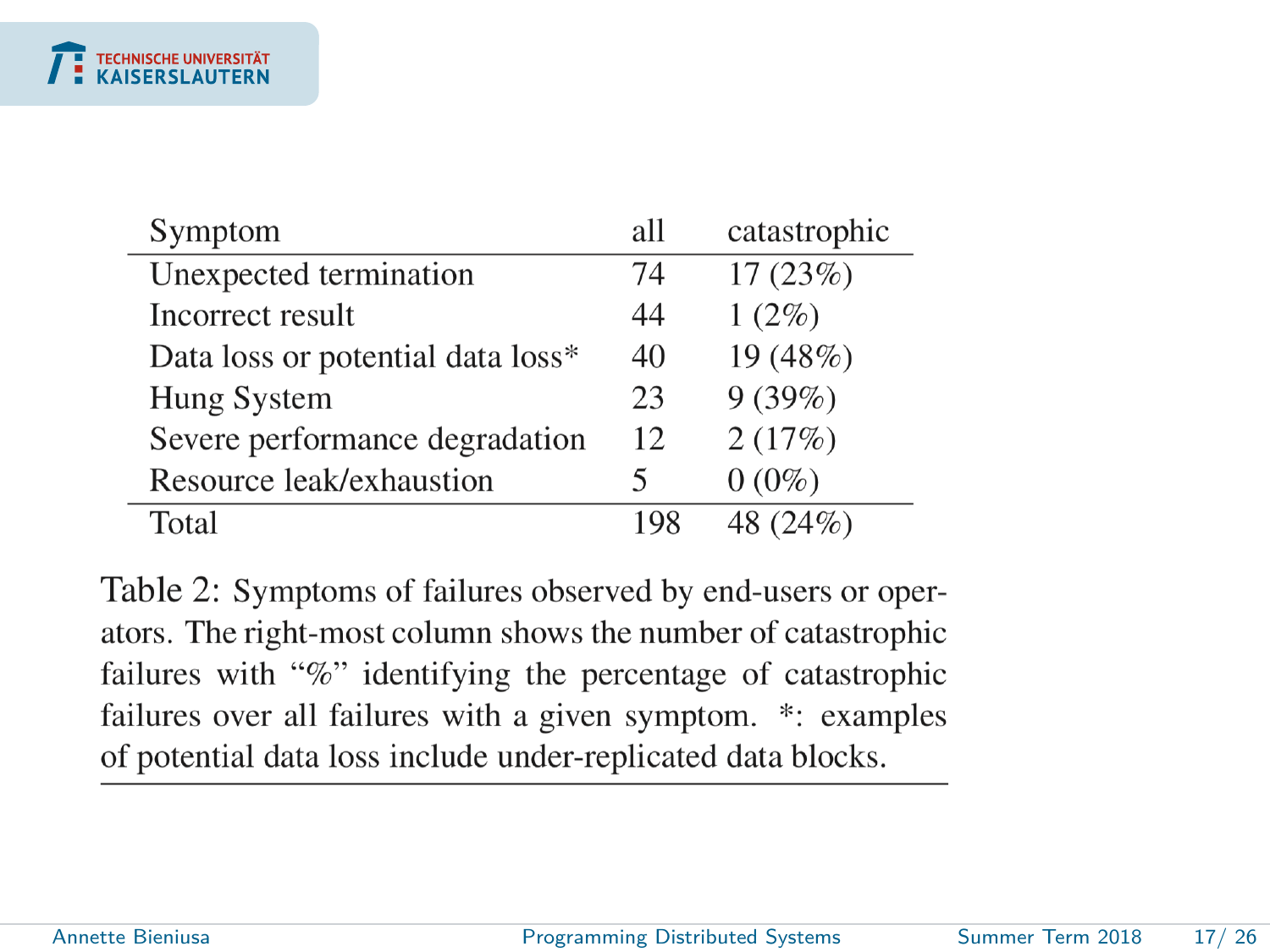

#### Check list to prevent errors

- Error handlers that ignore errors (e.g. just contain a log  $\mathcal{L}_{\mathcal{A}}$ statement)
- Error handlers with "TODO"s or "FIXME"s
- Error handlers that take drastic action
- $\Rightarrow$  Simple code inspections would have helped!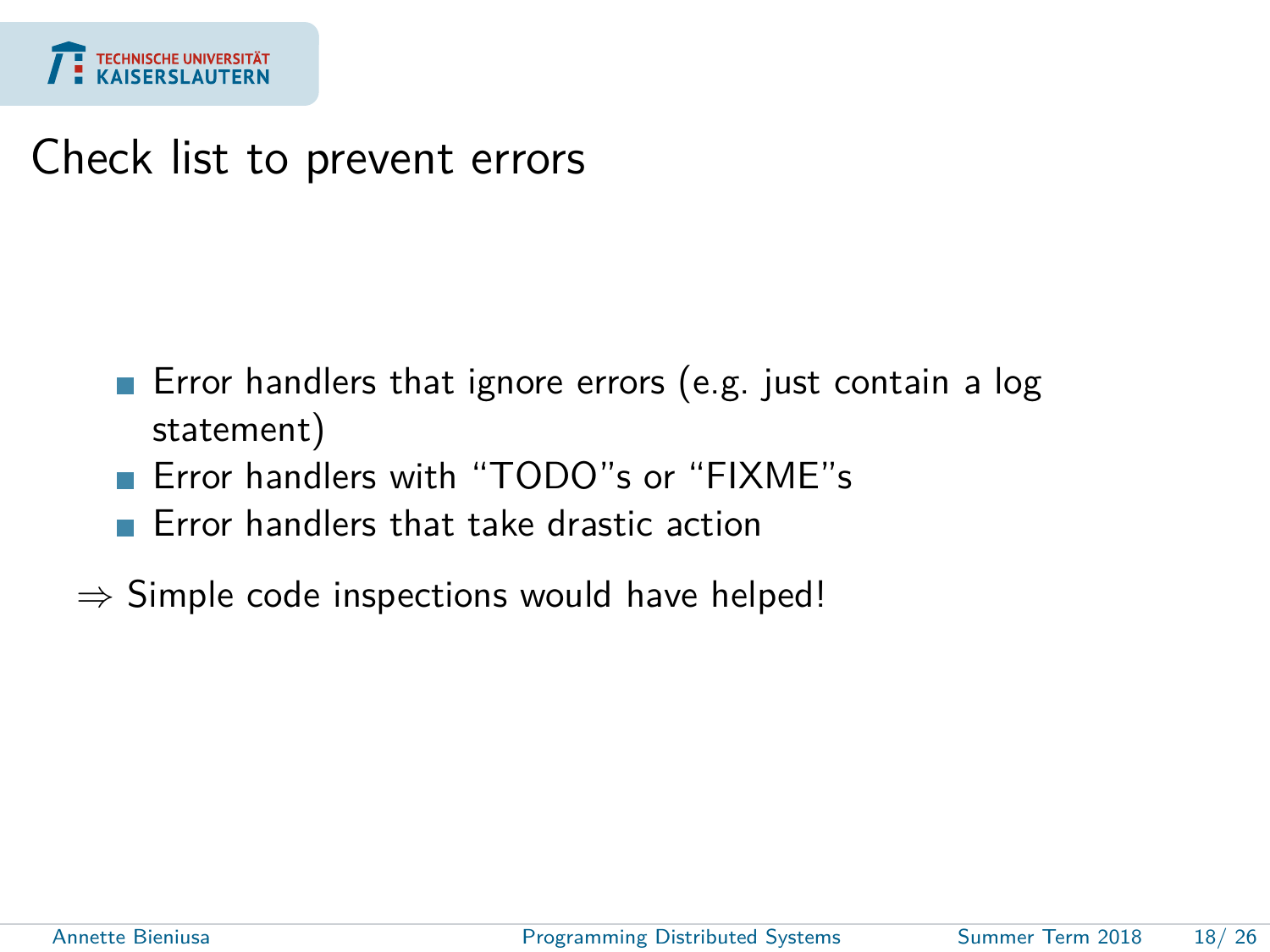



Figure 7: A data loss in HBase where the error handling was simply empty except for a logging statement. The fix was to retry in the exception handler.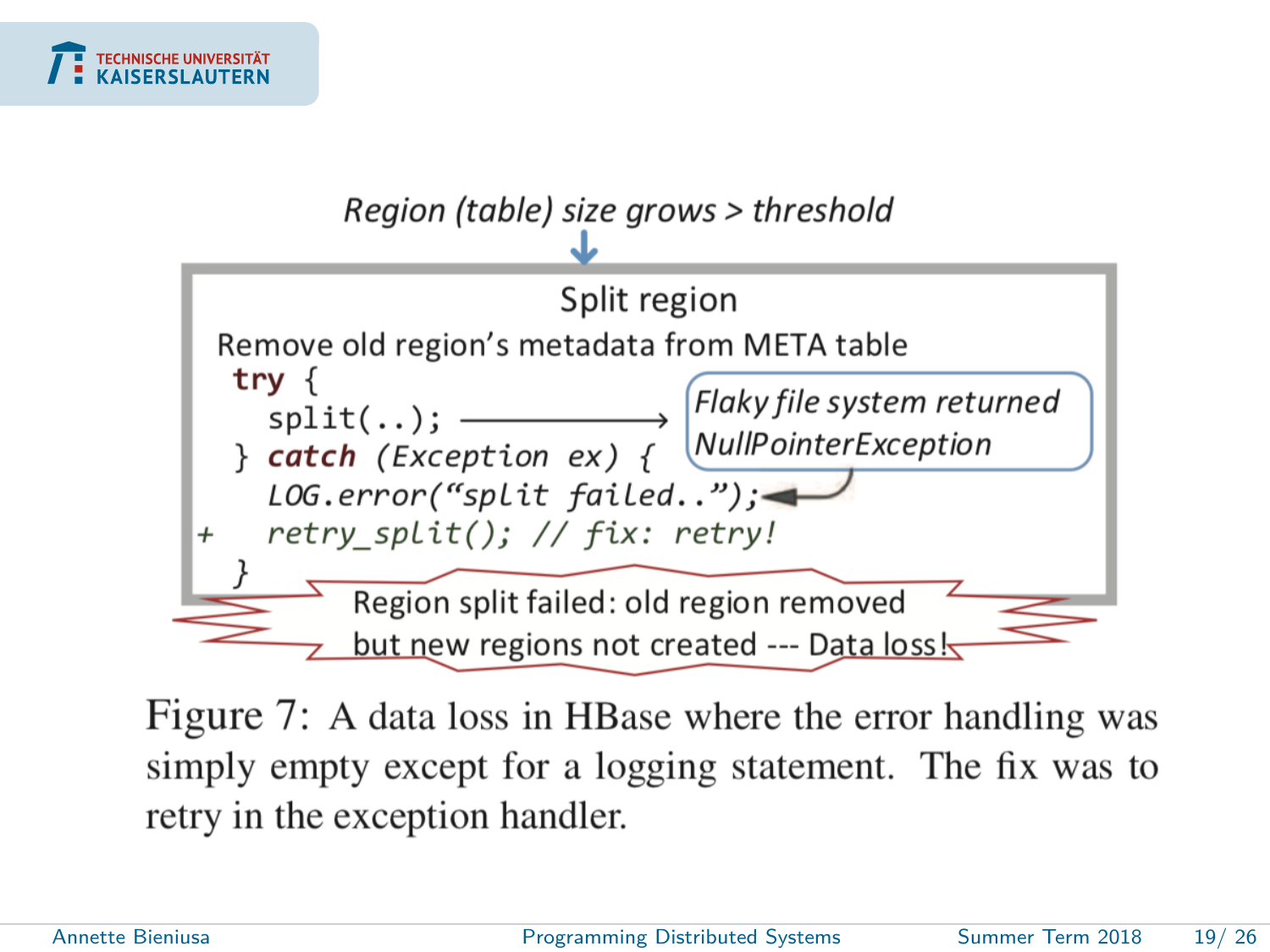

User: MapReduce jobs hang when a rare Resource Manager restart occurs. I have to ssh to every one of our 4000 nodes in a cluster and try to kill all the running Application Manager. Patch:

```
catch (IOException e) { }- // TODO
  LOG("Error event from RM: shutting down..");
+ // This can happen if RM has been restarted. Must clean up.
 eventHandler.handle(..);
+
```
Figure 9: A catastrophic failure in MapReduce where developers left a "TODO" in the error handler.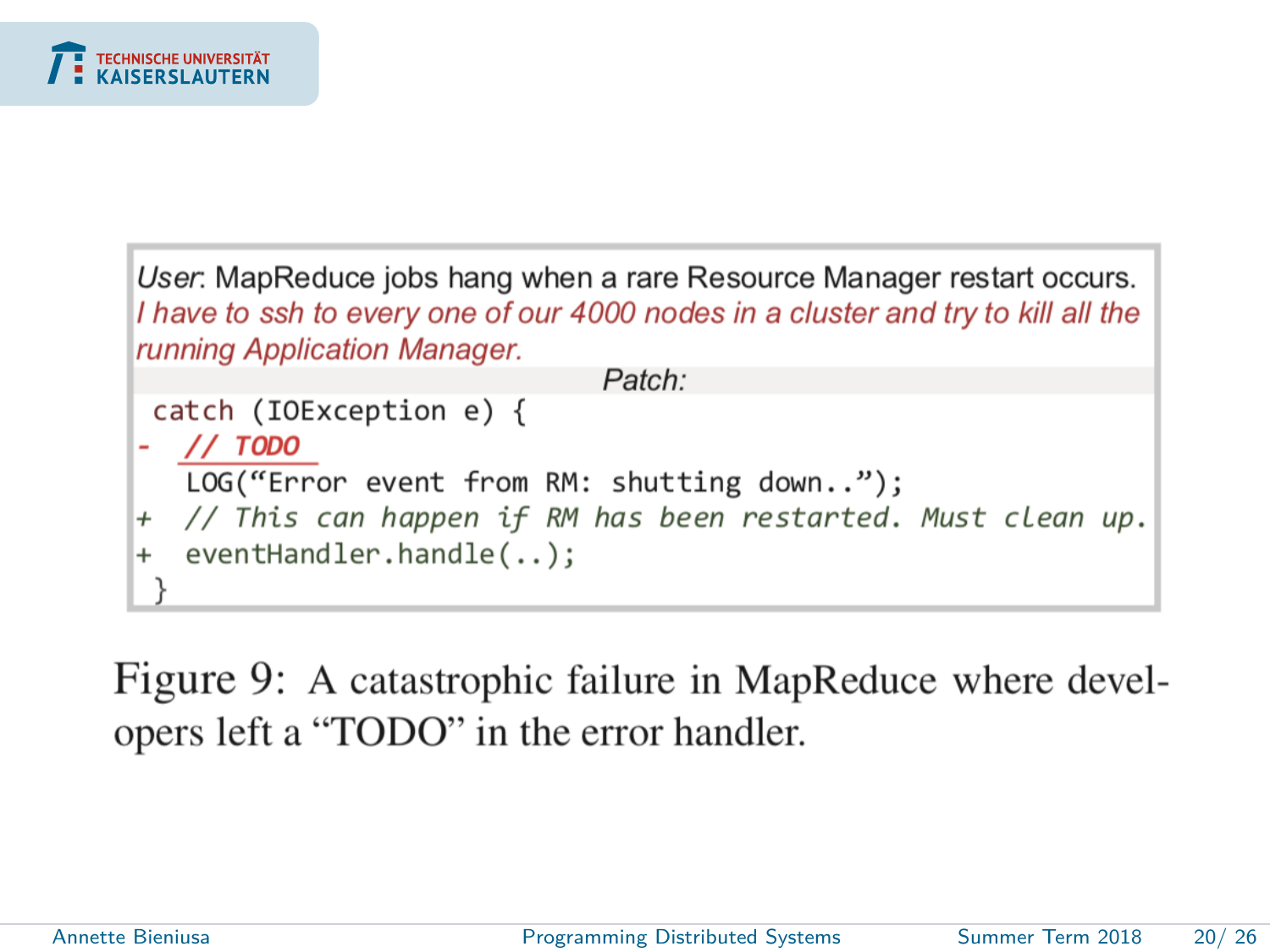

Figure 8: Entire HDFS cluster brought down by an over-catch.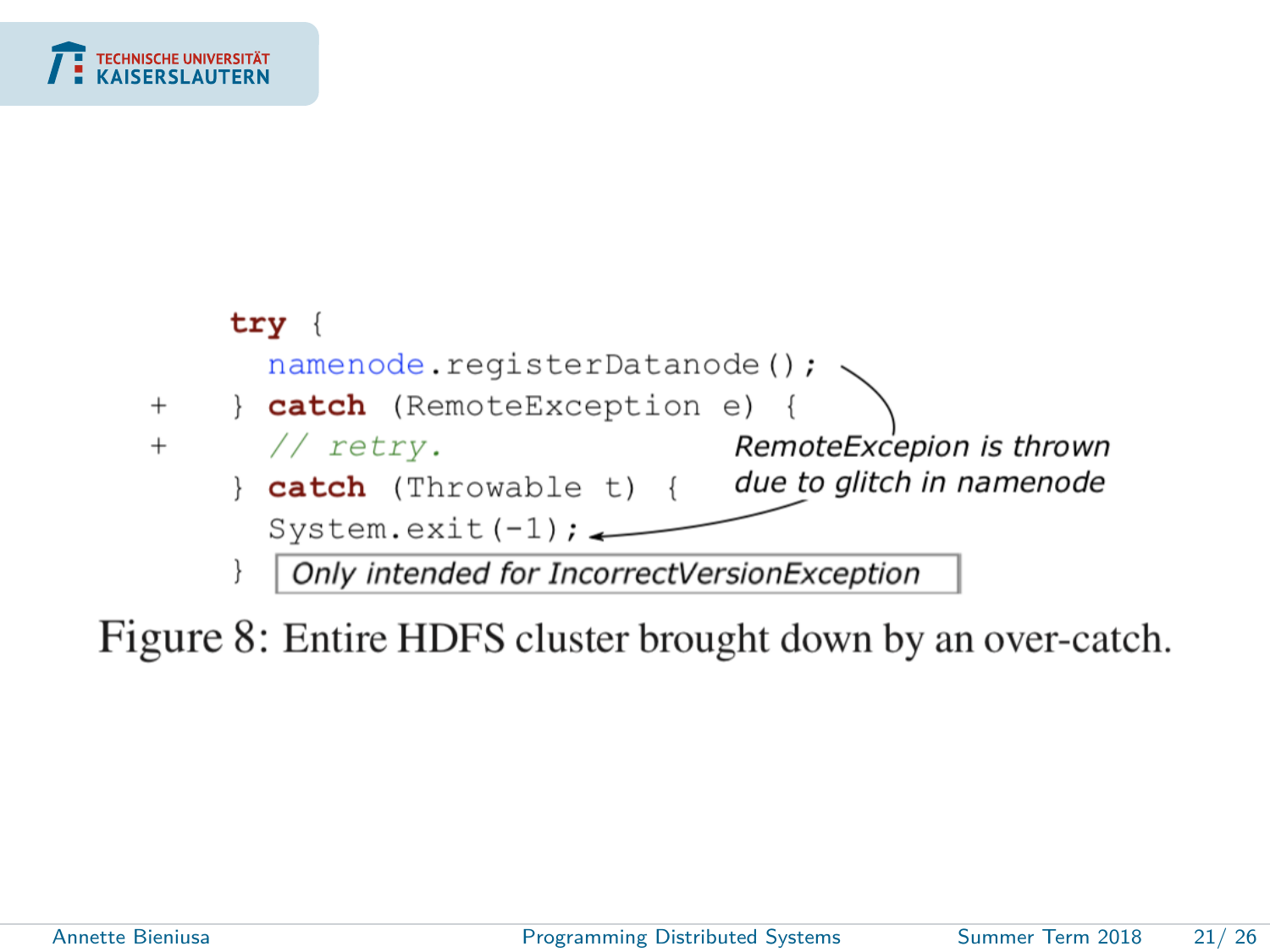

#### No excuse for no test!

- A majority of the production failures can be reproduced by a unit test.
- $\blacksquare$  It is not necessary to have a large cluster to test for and reproduce failures.
	- **Almost all of the failures are guaranteed to manifest on no more** than 3 nodes
	- A vast majority will manifest on no more than 2 nodes.
- **Most failures require no more than three input events to get them** to manifest.
- **Most failures are deterministic given the right input event** sequences.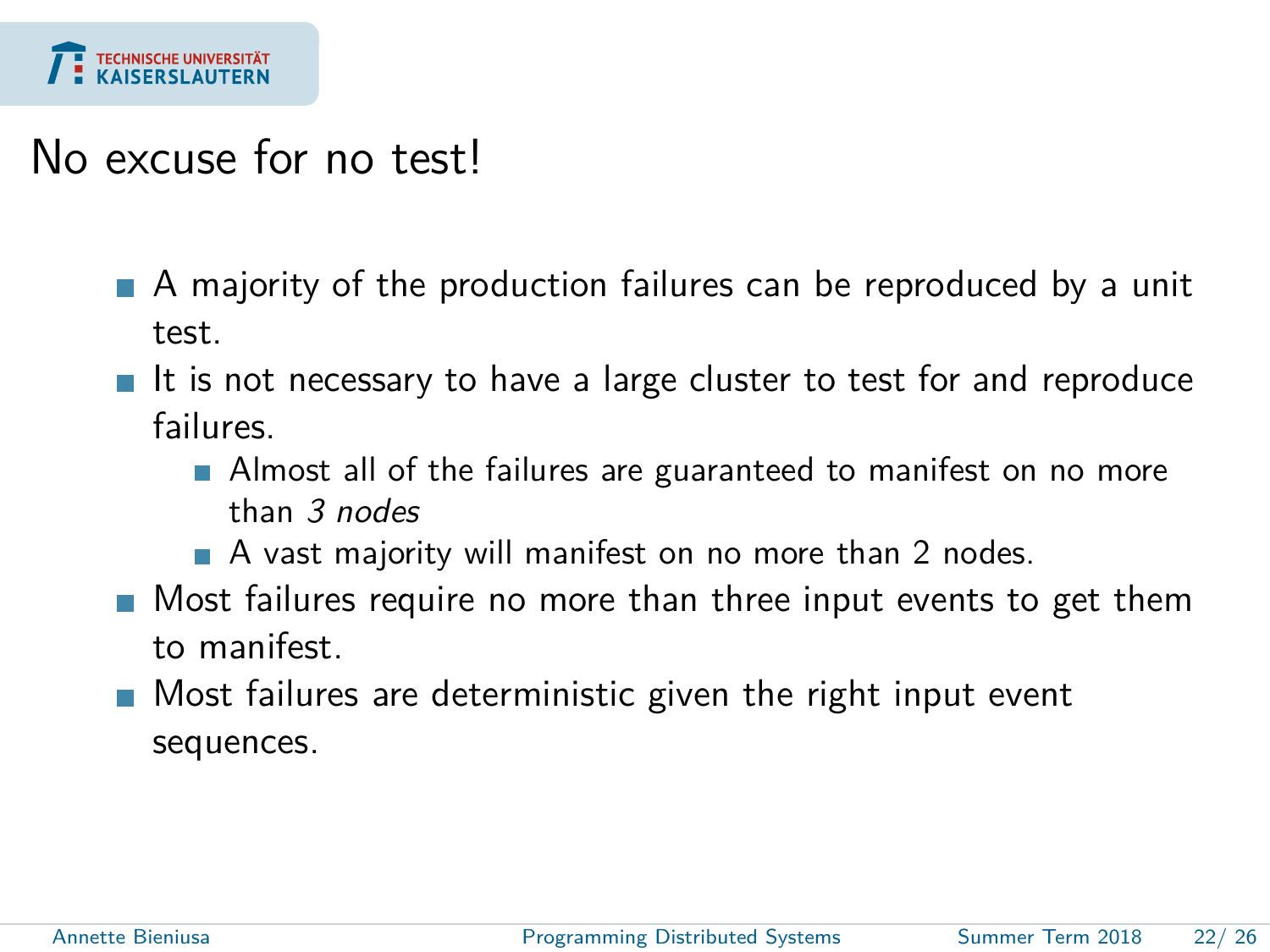

#### Beyond testing: Formal Methods and Verification

#### **Human-assisted proofs**

- Proof-assistants like Coq, Isabelle,  $TLA+$
- **Non-trivial**
- **Model checking** 
	- $\blacksquare$  TLA+ (Temporal Logic of Actions), developed by Leslie Lamport
		- Has been used to specify and verify Paxos, Raft, different services at Amazon and Microsoft, etc.
		- State-machine of properties and transitions
		- Based on invariance specifications
		- Problem: Exhaustively checks all reachable states
	- Concuerror: Stateless model checking for Erlang programs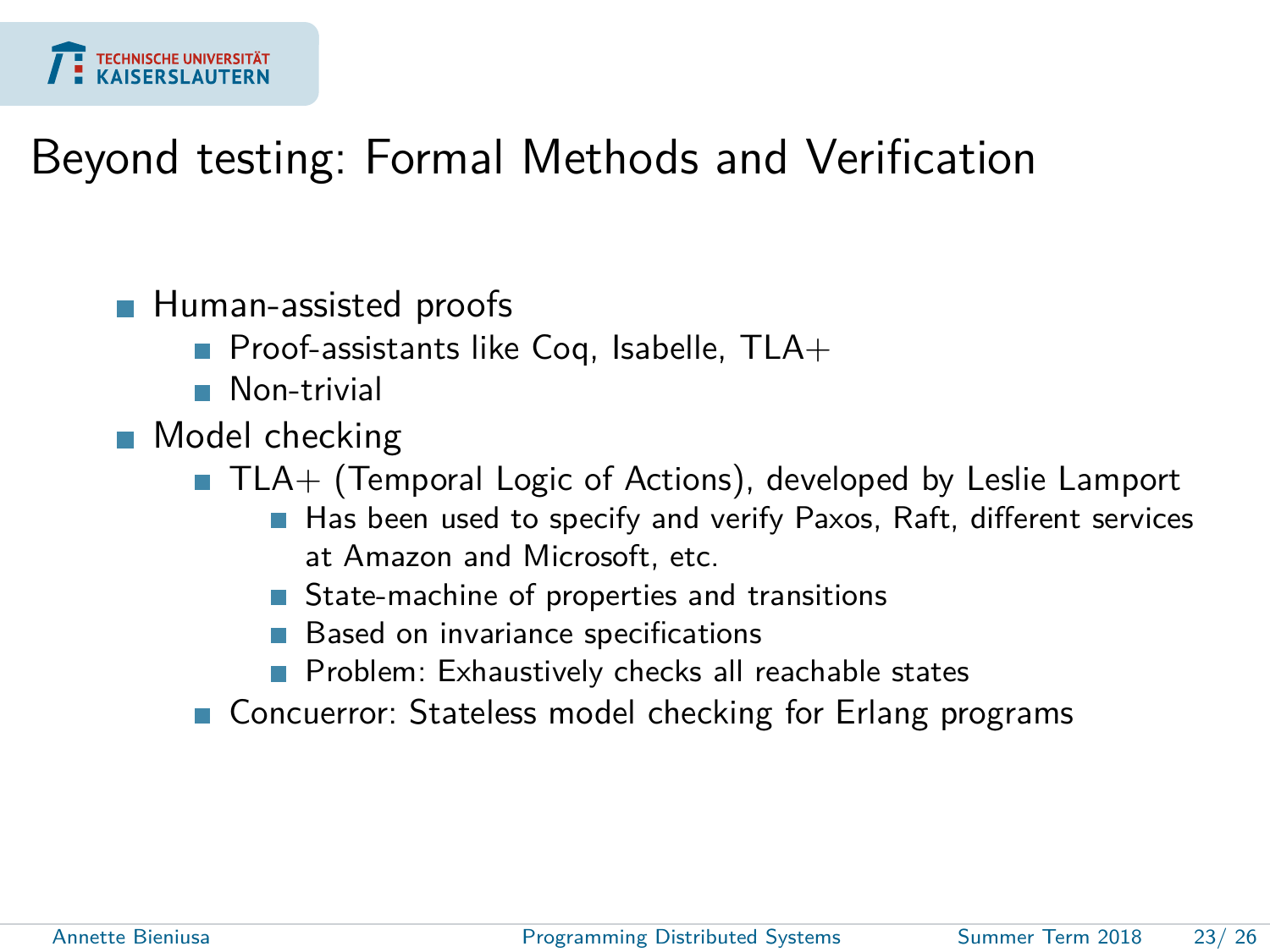

#### Want to learn more?

A very comprehensive overview on testing and verification of distributed systems can be found here: <https://asatarin.github.io/testing-distributed-systems/>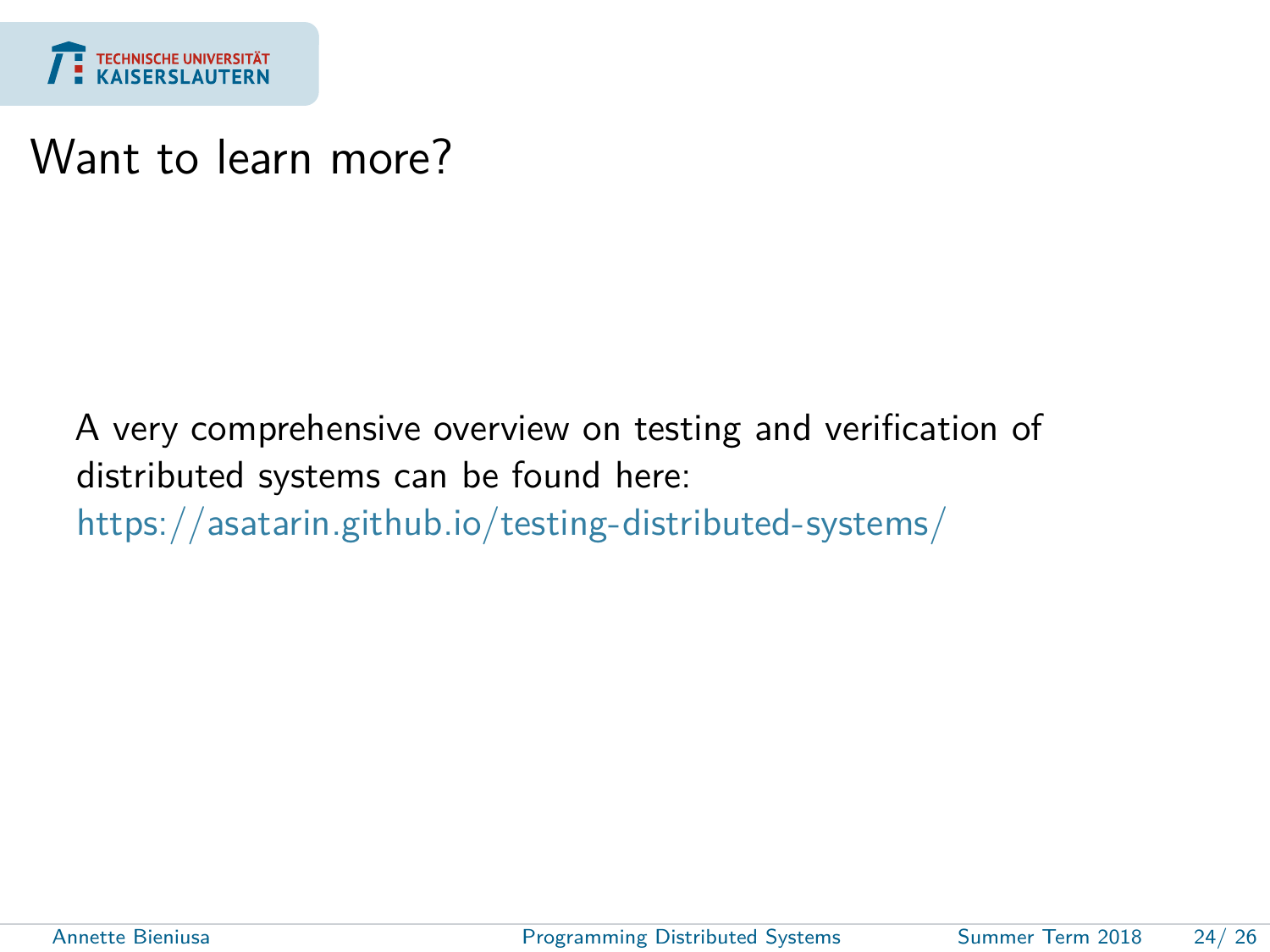

### Further reading I

- <span id="page-24-1"></span>[1] Peter Alvaro, Joshua Rosen und Joseph M. Hellerstein. "Lineage-driven Fault Injection". In: Proceedings of the 2015 ACM SIGMOD International Conference on Management of Data, Melbourne, Victoria, Australia, May 31 - June 4, 2015. Hrsg. von Timos K. Sellis, Susan B. Davidson und Zachary G. Ives. ACM, 2015, S. 331-346. ISBN: 978-1-4503-2758-9. doi: [10.1145/2723372.2723711.](https://doi.org/10.1145/2723372.2723711) url: [http://doi.acm.org/10.1145/2723372.2723711.](http://doi.acm.org/10.1145/2723372.2723711)
- <span id="page-24-0"></span>[2] Rupak Majumdar und Filip Niksic. "Why is random testing effective for partition tolerance bugs?". In: PACMPL 2.POPL (2018), 46:1-46:24. DOI: [10.1145/3158134.](https://doi.org/10.1145/3158134) URL: [http://doi.acm.org/10.1145/3158134.](http://doi.acm.org/10.1145/3158134)